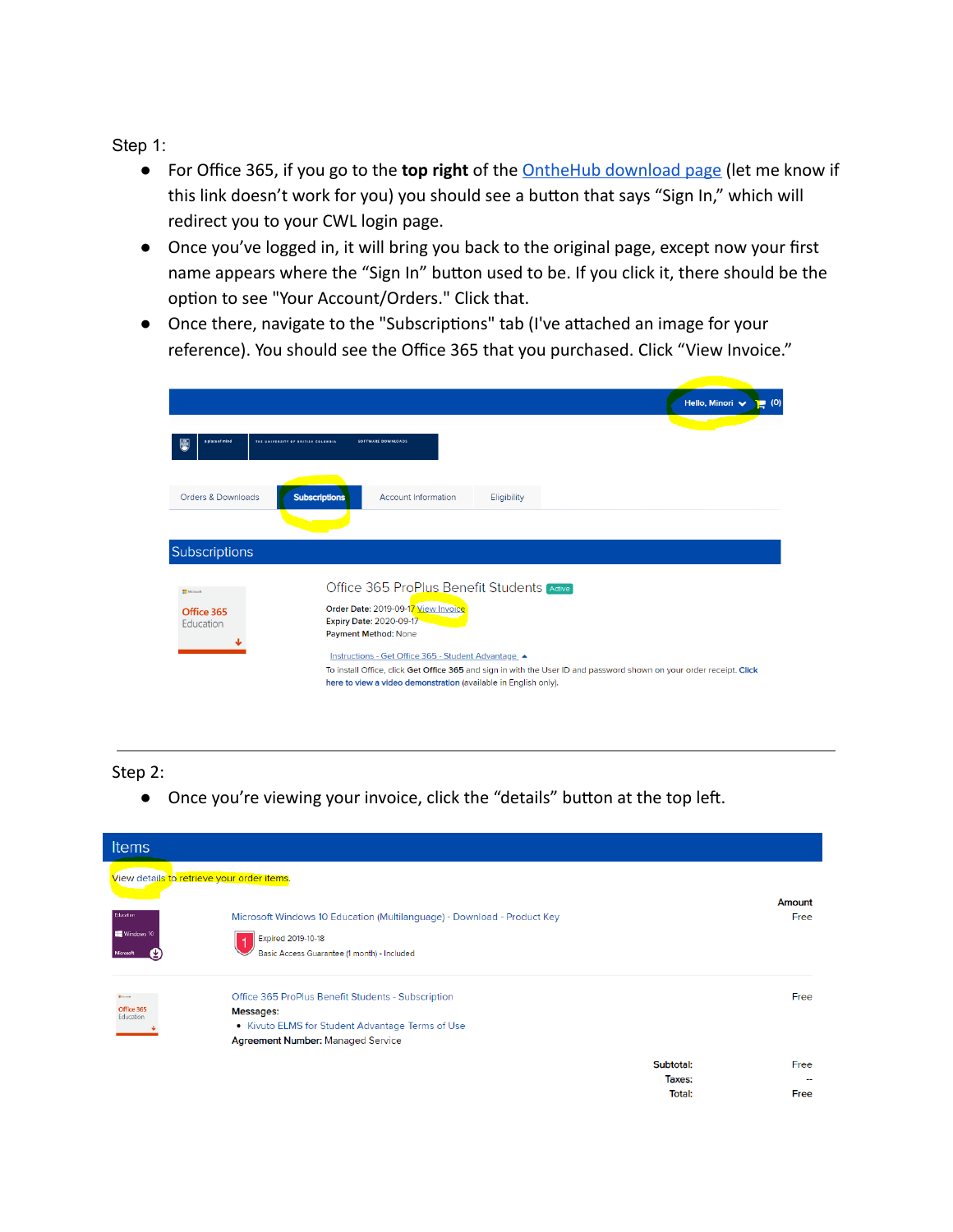## Step 3:

- Next, you want to click on "Go to Office 365."
- It will ask you to log into your Microsoft 365 account. Use the username that they provide (I've hidden mine here in a pink-brown colour, but it will probably be [\[yourCWLusername@ubc365.onmicrosoft.com\]](mailto:yourCWLusername@ubc365.onmicrosoft.com)), and the password that you set up during your purchase.

| Microsoft Office 365                       |                                                                                                                                                                                                                                                                                                                                         |  |  |  |
|--------------------------------------------|-----------------------------------------------------------------------------------------------------------------------------------------------------------------------------------------------------------------------------------------------------------------------------------------------------------------------------------------|--|--|--|
| <b>National</b><br>Office 365<br>Education | Office 365 ProPlus Benefit Students - Subscription<br>When prompted to sign in, enter the username below for your existing account and the password you chose previously.<br>Username:<br>Go to Office 365<br>Install Office 365<br>Your subscription is good until: 2020-09-18<br>Instructions - Get Office 365 - Student Advantage. ▼ |  |  |  |

Step 4: Once you're in your Office 365 portal, go to the top right and access "My account."